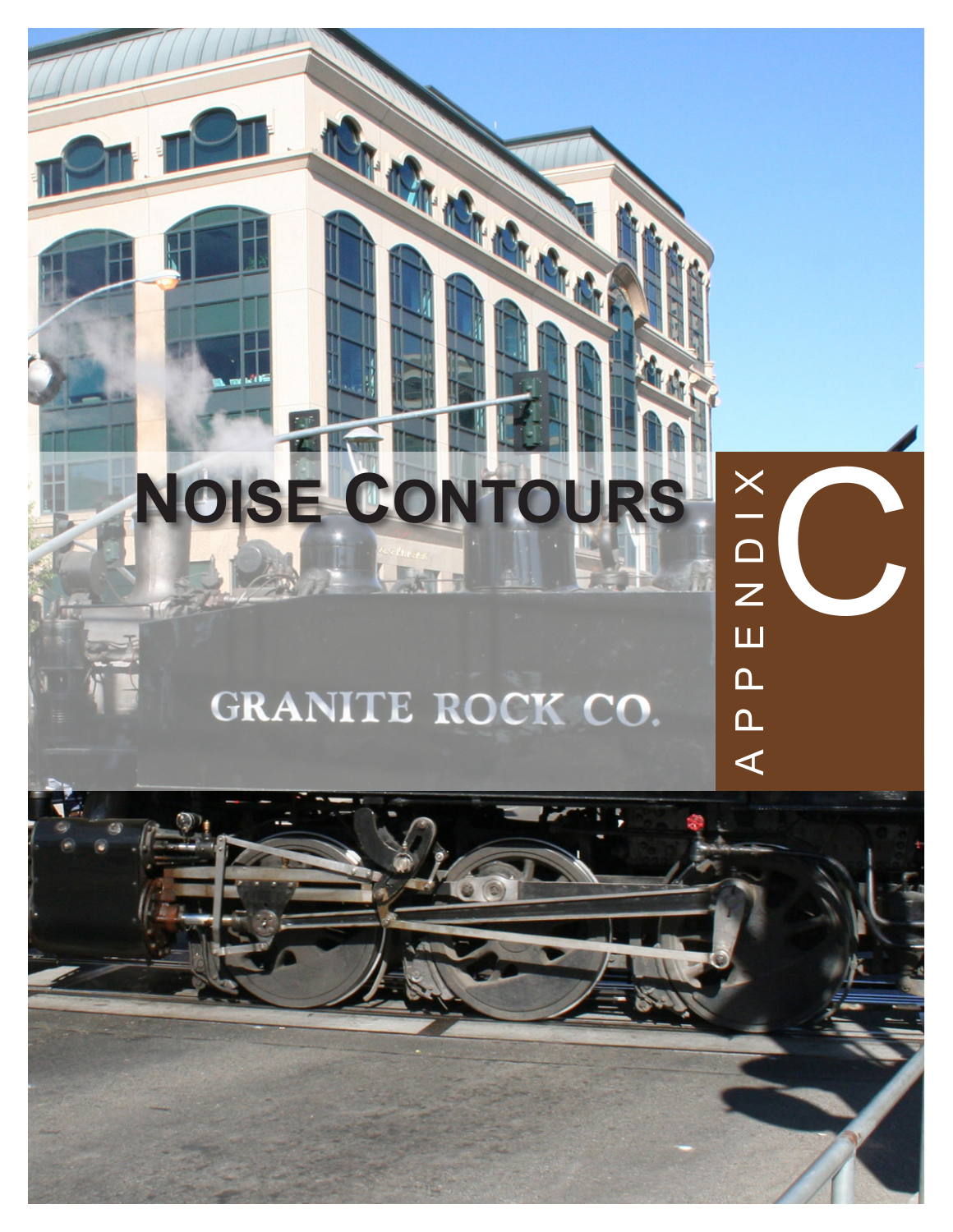

| Table 4.8-4 2035 General Plan Noise Levels and Contours |                                    |                                    |                                      |                                              |                                  |                  |                                            |        |        |  |
|---------------------------------------------------------|------------------------------------|------------------------------------|--------------------------------------|----------------------------------------------|----------------------------------|------------------|--------------------------------------------|--------|--------|--|
|                                                         |                                    |                                    | CNEL dBA @ 50'                       |                                              | dBA                              |                  | <b>Distance to Contour from Centerline</b> | (feet) |        |  |
| Roadway                                                 | <b>From</b>                        | T <sub>0</sub>                     | <b>Existing</b><br><b>Conditions</b> | 2035<br>General<br>Plan<br><b>Conditions</b> | Change<br>(2035 GP-<br>Existing) | 70 dBA           | 65 dBA                                     | 60 dBA | 55 dBA |  |
| El Centro Rd                                            | Hankview Rd                        | Radio Rd                           | 64.9                                 | 65.5                                         | 0.6                              | 18               | 56                                         | 178    | 563    |  |
| El Centro Rd/W<br>El Camino Rd                          | <b>Radio Rd</b>                    | $1-80$                             | 61.4                                 | 64.6                                         | 3.2                              | 14               | 45                                         | 144    | 454    |  |
| <b>W Elkhorn Blvd</b>                                   | E Commerce<br>Way                  | <b>Natomas Blvd</b>                | 68.5                                 | 70.6                                         | 2.1                              | 57               | 181                                        | 571    | 1805   |  |
| Del Paso Rd                                             | Power Line Rd                      | $I-5$                              | 68.4                                 | 69.3                                         | 0.9                              | 43               | 135                                        | 428    | 1354   |  |
| Del Paso Rd                                             | $-5$                               | Natomas Blvd                       | 73                                   | 73                                           | $\mathsf{O}$                     | 99               | 314                                        | 992    | 3138   |  |
| Del Paso Rd                                             | <b>Natomas Blvd</b>                | <b>Gateway Park</b><br><b>Blvd</b> | 69.7                                 | 72.2                                         | 2.5                              | 83               | 262                                        | 830    | 2624   |  |
| San Juan Rd                                             | El Centro Rd                       | Duckhorn Dr                        | 61.1                                 | 62.6                                         | 1.5                              | 9                | 28                                         | 90     | 285    |  |
| Del Paso Rd                                             | <b>Gateway Park</b><br><b>Blvd</b> | Northgate Blvd                     | 68.3                                 | 71                                           | 2.7                              | 63               | 198                                        | 625    | 1977   |  |
| Northgate Blvd                                          | Main Ave                           | North Market<br><b>Blvd</b>        | 67                                   | 68.3                                         | 1.4                              | 34               | 108                                        | 341    | 1077   |  |
| Northgate Blvd                                          | North Market<br><b>B</b> lvd       | $I-80$                             | 69.6                                 | 70.7                                         | 1.1                              | 59               | 187                                        | 593    | 1874   |  |
| Natomas Blvd                                            | W Elkhorn Blvd                     | Del Paso Rd                        | 68.4                                 | 69.8                                         | 1.4                              | 48               | 153                                        | 483    | 1527   |  |
| <b>Truxel Rd</b>                                        | <b>Arena Blvd</b>                  | $I-80$                             | 71.1                                 | 72.5                                         | 1.4                              | 90               | 284                                        | 897    | 2836   |  |
| <b>Truxel Rd</b>                                        | Del Paso Rd                        | Arena Blvd                         | 67.5                                 | 68.2                                         | 0.8                              | 33               | 105                                        | 333    | 1053   |  |
| <b>North Market</b><br><b>Blvd</b>                      | <b>Truxel Rd</b>                   | Northgate Blvd                     | 65.8                                 | 67.1                                         | 1.3                              | 26               | 81                                         | 257    | 813    |  |
| Arena Blvd                                              | $I-5$                              | <b>Truxel Rd</b>                   | 65.8                                 | 66.7                                         | 0.9                              | 23               | 73                                         | 232    | 735    |  |
| Arena Blvd                                              | El Centro Rd                       | $I-5$                              | 67.6                                 | 67.6                                         | $\mathsf{O}$                     | 29               | 91                                         | 289    | 912    |  |
| E Commerce Way                                          | <b>W</b> Elkhorn Blvd              | N Park Dr                          | 61.9                                 | 65.8                                         | 3.9                              | 19               | 59                                         | 188    | 594    |  |
| <b>E Commerce Way</b>                                   | N Park Dr                          | Del Paso Rd                        | 68                                   | 70.5                                         | 2.5                              | 56               | 177                                        | 559    | 1768   |  |
| E Commerce Way                                          | Del Paso Rd                        | Arena Blvd                         | 65.1                                 | 69.5                                         | 4.4                              | 44               | 140                                        | 444    | 1404   |  |
| Del Paso Blvd                                           | <b>Globe Ave</b>                   | El Camino Ave                      | 57.4                                 | 60.5                                         | 3.1                              | $6 \overline{6}$ | 18                                         | 57     | 179    |  |
| Del Paso Blvd                                           | El Camino Ave                      | Marysville Blvd                    | 62.6                                 | 63.3                                         | 0.7                              | 11               | 34                                         | 106    | 335    |  |
| Del Paso Blvd                                           | Marysville Blvd                    | Arcade Blvd                        | 57                                   | 59.1                                         | 2.1                              | 4                | 13                                         | 40     | 128    |  |
| Rio Linda Blvd                                          | <b>Marysville Blvd</b>             | Norwood Ave                        | 62.8                                 | 64.5                                         | 1.7                              | 14               | 44                                         | 140    | 442    |  |
| Rio Linda Blvd                                          | Norwood Ave                        | Arcade Blvd                        | 61.8                                 | 62.5                                         | 0.7                              | 9                | 28                                         | 89     | 283    |  |
| Rio Linda Blvd                                          | Arcade Blvd                        | Lampasas Ave                       | 63                                   | 63.6                                         | 0.7                              | 12               | 37                                         | 116    | 366    |  |
| Marysville Blvd                                         | Rio Linda Blvd                     | <b>Bell Ave</b>                    | 57.7                                 | 57.8                                         | 0.1                              | 3                | 9                                          | 30     | 95     |  |
| Marysville Blvd                                         | $I-80$                             | Arcade Blvd                        | 63.5                                 | 64                                           | 0.5                              | 13               | 40                                         | 126    | 399    |  |
| Marysville Blvd                                         | Arcade Blvd                        | Del Paso Blvd                      | 60                                   | 60.3                                         | 0.3                              | 5                | 17                                         | 54     | 171    |  |
| Norwood Ave                                             | <b>Main Ave</b>                    | $I-80$                             | 66.6                                 | 68                                           | 1.4                              | 32               | 100                                        | 317    | 1003   |  |
| Norwood Ave                                             | Silver Eagle Rd                    | El Camino Ave                      | 63.1                                 | 63.9                                         | 0.8                              | 12               | 39                                         | 123    | 388    |  |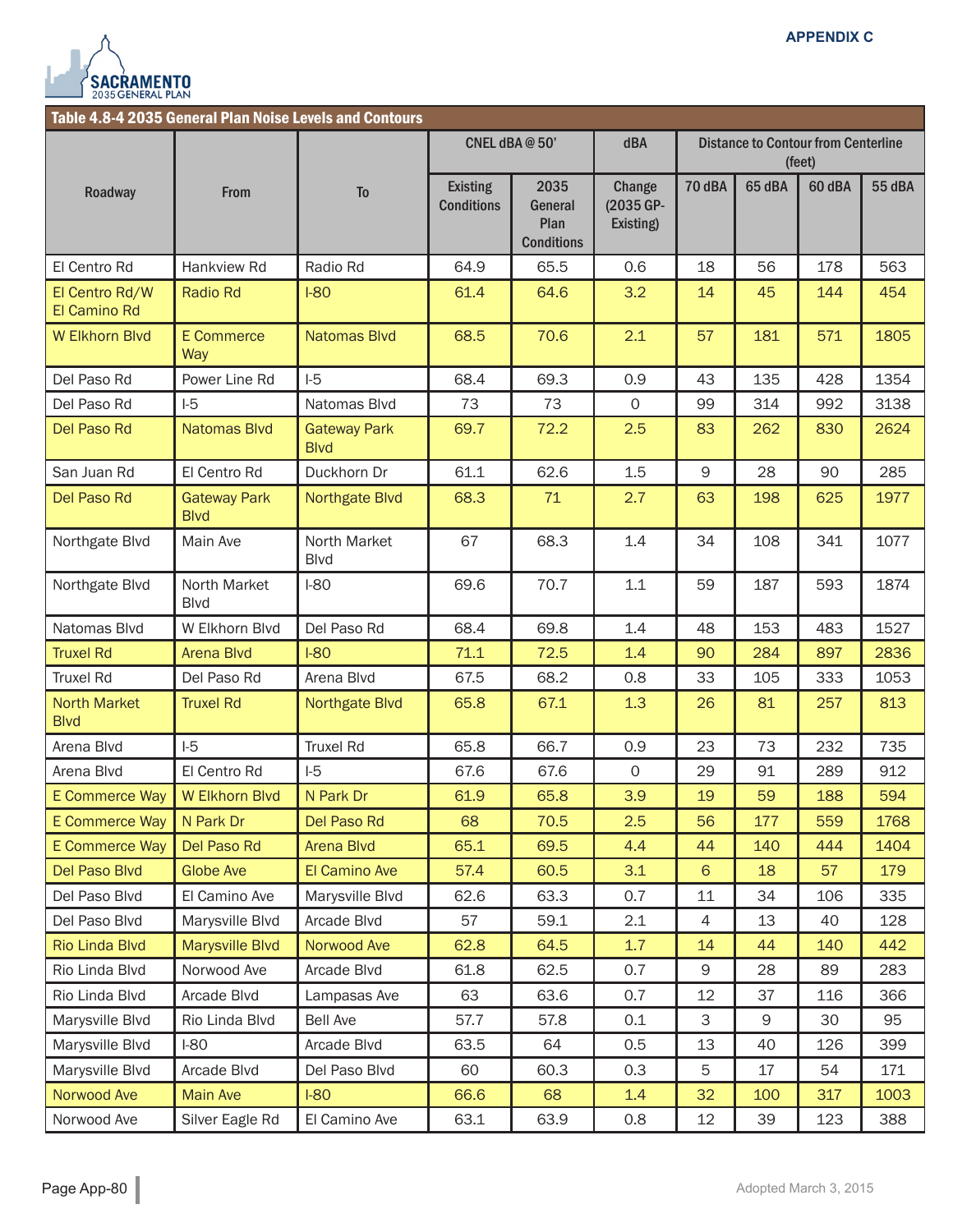| Table 4.8-4 2035 General Plan Noise Levels and Contours |                        |                           |                                      |                                              |                                  |                |        |                                                      |        |  |
|---------------------------------------------------------|------------------------|---------------------------|--------------------------------------|----------------------------------------------|----------------------------------|----------------|--------|------------------------------------------------------|--------|--|
|                                                         |                        |                           | CNEL dBA @ 50'                       |                                              | dBA                              |                |        | <b>Distance to Contour from Centerline</b><br>(feet) |        |  |
| Roadway                                                 | <b>From</b>            | <b>To</b>                 | <b>Existing</b><br><b>Conditions</b> | 2035<br>General<br>Plan<br><b>Conditions</b> | Change<br>(2035 GP-<br>Existing) | 70 dBA         | 65 dBA | 60 dBA                                               | 55 dBA |  |
| El Camino Ave                                           | <b>Grove Ave</b>       | <b>Del Paso Blvd</b>      | 63.6                                 | 65                                           | 1.4                              | 16             | 50     | 160                                                  | 504    |  |
| El Camino Ave                                           | Del Paso Blvd          | I-80 Business             | 68.5                                 | 68.9                                         | 0.3                              | 39             | 122    | 385                                                  | 1218   |  |
| Arden Way                                               | Del Paso Blvd          | Royal Oaks Dr             | 64.1                                 | 64.6                                         | 0.5                              | 14             | 46     | 144                                                  | 456    |  |
| Arden Way                                               | Royal Oaks Dr          | I-80 Business             | 65.7                                 | 66.6                                         | 0.9                              | 23             | 72     | 229                                                  | 723    |  |
| <b>Grand Ave</b>                                        | Norwood Ave            | Rio Linda Blvd            | 58.2                                 | 58.4                                         | 0.2                              | 3              | 11     | 35                                                   | 109    |  |
| Silver Eagle Rd                                         | Northgate Blvd         | Norwood Ave               | 64.7                                 | 65.4                                         | 0.7                              | 17             | 55     | 174                                                  | 549    |  |
| <b>Main Ave</b>                                         | <b>Northgate Blvd</b>  | Norwood Ave               | 67.2                                 | 69.4                                         | 2.1                              | 43             | 137    | 432                                                  | 1366   |  |
| <b>Main Ave</b>                                         | Norwood Ave            | <b>Rio Linda Blvd</b>     | 64.4                                 | 69                                           | 4.6                              | 40             | 126    | 398                                                  | 1258   |  |
| <b>Main Ave</b>                                         | <b>Marysville Blvd</b> | <b>Raley Blvd</b>         | 52.4                                 | 59.6                                         | 7.2                              | 5              | 14     | 46                                                   | 144    |  |
| <b>W Elkhorn Blvd</b>                                   | <b>Natomas Blvd</b>    | Rio Linda Blvd            | 68.2                                 | 69.9                                         | 1.7                              | 49             | 156    | 494                                                  | 1561   |  |
| Arcade Blvd                                             | Marysville Blvd        | Roseville Rd              | 68                                   | 68.3                                         | 0.3                              | 34             | 107    | 337                                                  | 1067   |  |
| <b>RALEY BL</b>                                         | <b>Ascot Ave</b>       | <b>Bell Ave</b>           | 67.2                                 | 70.9                                         | 3.7                              | 61             | 192    | 608                                                  | 1923   |  |
| <b>Bell Ave</b>                                         | Norwood Ave            | Winters St                | 61.2                                 | 61.2                                         | 0                                | $\overline{7}$ | 21     | 66                                                   | 209    |  |
| <b>Roseville Rd</b>                                     | <b>Arcade Blvd</b>     | <b>Watt Ave</b>           | 67.3                                 | 70.7                                         | 3.4                              | 59             | 188    | 593                                                  | 1875   |  |
| Winters St                                              | <b>Bell Ave</b>        | $I-80$                    | 60.2                                 | 61.6                                         | 1.4                              | $\overline{7}$ | 23     | 72                                                   | 228    |  |
| Royal Oaks Dr                                           | Arden Way              | SR-160                    | 58.8                                 | 59.5                                         | 0.7                              | 4              | 14     | 45                                                   | 141    |  |
| Dry Creek Rd                                            | Marysville Blvd        | <b>Grand Ave</b>          | 54.7                                 | 54.7                                         | $\circ$                          | 1              | 5      | 15                                                   | 46     |  |
| Arden Garden<br>Connector                               | Northgate Blvd         | Del Paso Blvd             | 67.3                                 | 68                                           | 0.6                              | 31             | 99     | 313                                                  | 991    |  |
| San Juan Rd                                             | Truxel Rd              | Northgate Blvd            | 66.4                                 | 67.6                                         | 1.2                              | 28             | 90     | 285                                                  | 900    |  |
| <b>W El Camino Ave</b>                                  | $I-80$                 | $I-5$                     | 66.1                                 | 67.7                                         | 1.6                              | 30             | 94     | 296                                                  | 937    |  |
| W El Camino Ave                                         | $I-5$                  | <b>Truxel Rd</b>          | 67.7                                 | 67.7                                         | $\mathsf{O}$                     | 29             | 93     | 294                                                  | 929    |  |
| W El Camino Ave                                         | Truxel Rd              | Northgate Blvd            | 66                                   | 67.3                                         | 1.3                              | 27             | 85     | 270                                                  | 855    |  |
| <b>W El Camino Ave</b>                                  | Northgate Blvd         | <b>Grove Ave</b>          | 61.8                                 | 63.8                                         | $\overline{2}$                   | 12             | 38     | 120                                                  | 380    |  |
| Garden Hwy                                              | $I-80$                 | Orchard Ln                | 57.3                                 | 57.3                                         | $\mathsf{O}\xspace$              | 3              | 8      | 27                                                   | 84     |  |
| Garden Hwy                                              | Gateway Oaks<br>Dr     | $I-5$                     | 68.9                                 | 69                                           | 0.1                              | 39             | 125    | 395                                                  | 1248   |  |
| Northgate Blvd                                          | $I-80$                 | San Juan Rd               | 68.3                                 | 69.2                                         | $1\,$                            | 42             | 133    | 419                                                  | 1325   |  |
| Northgate Blvd                                          | Silver Eagle Rd        | Arden Garden<br>Connector | 69.3                                 | 70.2                                         | 0.8                              | 52             | 164    | 519                                                  | 1642   |  |
| <b>Truxel Rd</b>                                        | <b>W El Camino Ave</b> | <b>Garden Hwy</b>         | 65                                   | 68.5                                         | 3.5                              | 36             | 113    | 356                                                  | 1127   |  |
| Truxel Rd                                               | San Juan Rd            | W El Camino Ave           | 67.6                                 | 68.7                                         | 1.1                              | 37             | 117    | 369                                                  | 1168   |  |
| Truxel Rd                                               | $I-80$                 | San Juan Rd               | 69.4                                 | 69.6                                         | 0.2                              | 45             | 143    | 452                                                  | 1428   |  |
| I St                                                    | 5th St                 | 12th St                   | 62.9                                 | 63.8                                         | 0.9                              | 12             | 38     | 120                                                  | 378    |  |
| I St                                                    | 21st St                | 29th St                   | 55.7                                 | 56.8                                         | 1.1                              | $\mathbf{2}$   | 8      | 24                                                   | 76     |  |
| L St                                                    | 5th St                 | 15th St                   | 59.9                                 | 60.8                                         | 0.9                              | 6              | 19     | 60                                                   | 191    |  |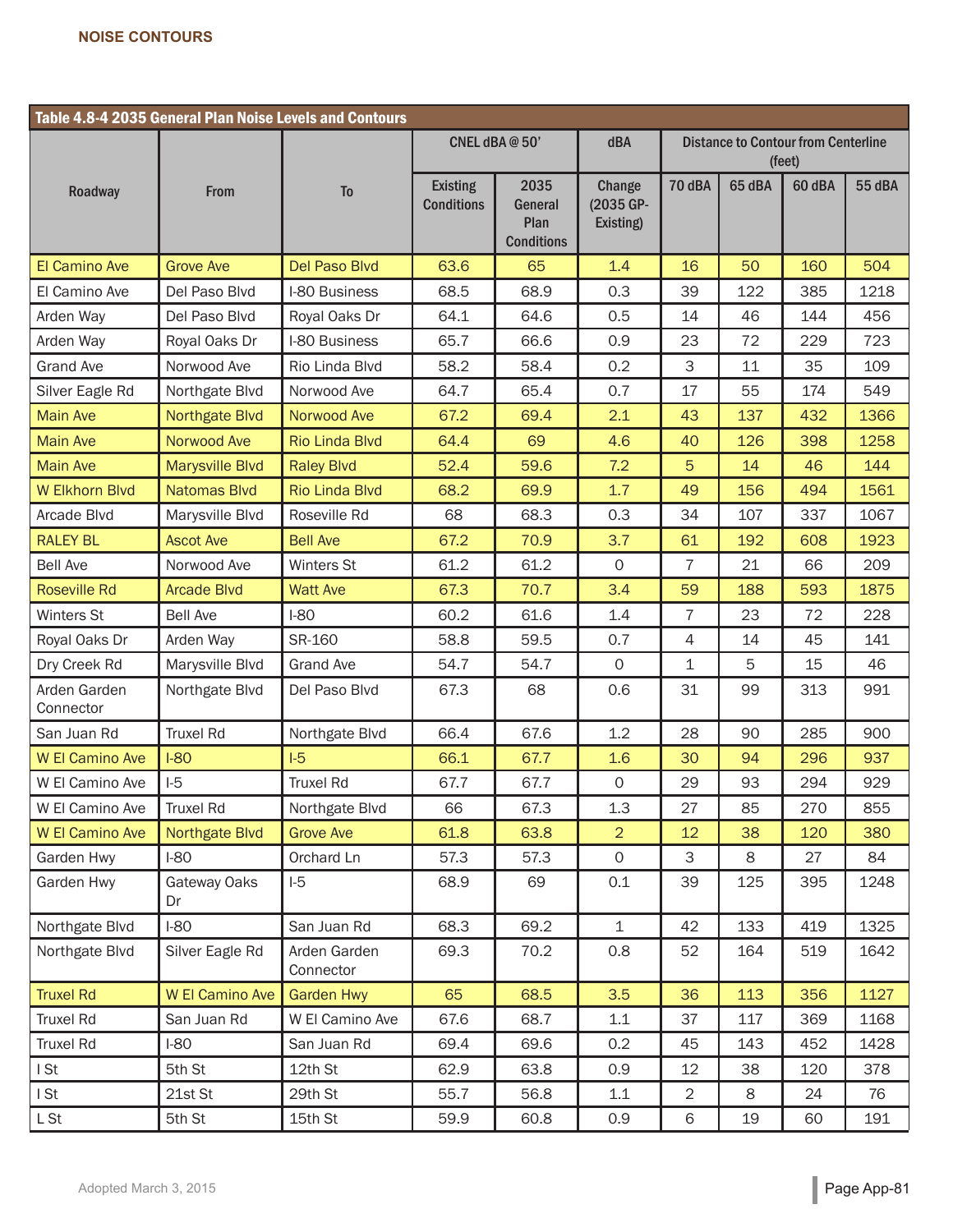

| Table 4.8-4 2035 General Plan Noise Levels and Contours |                 |                        |                                      |                                              |                                  |                |                |                                                      |        |  |
|---------------------------------------------------------|-----------------|------------------------|--------------------------------------|----------------------------------------------|----------------------------------|----------------|----------------|------------------------------------------------------|--------|--|
|                                                         | From            | <b>To</b>              | CNEL dBA @ 50'                       |                                              | dBA                              |                |                | <b>Distance to Contour from Centerline</b><br>(feet) |        |  |
| Roadway                                                 |                 |                        | <b>Existing</b><br><b>Conditions</b> | 2035<br>General<br>Plan<br><b>Conditions</b> | Change<br>(2035 GP-<br>Existing) | 70 dBA         | 65 dBA         | 60 dBA                                               | 55 dBA |  |
| L St                                                    | 15th St         | 29th St                | 59.3                                 | 59.3                                         | 0                                | 4              | 14             | 43                                                   | 135    |  |
| P St                                                    | 16th St         | 29th St                | 59.9                                 | 59.9                                         | $\mathsf O$                      | 5              | 16             | 49                                                   | 156    |  |
| J St                                                    | 3rd St          | 7th St                 | 63.5                                 | 63.5                                         | $\mathsf{O}$                     | 11             | 36             | 113                                                  | 358    |  |
| J St                                                    | 21st St         | 29th St                | 62.2                                 | 64.2                                         | $\overline{2}$                   | 13             | 41             | 131                                                  | 413    |  |
| Q St                                                    | 3rd St          | 10th St                | 61.6                                 | 61.9                                         | 0.3                              | 8              | 24             | 77                                                   | 243    |  |
| 7th St                                                  | P <sub>St</sub> | J St                   | 55.1                                 | 58.8                                         | 3.7                              | $\overline{4}$ | 12             | 38                                                   | 121    |  |
| 12th St                                                 | D St            | I St                   | 57.7                                 | 57.7                                         | 0                                | 3              | $\mathsf 9$    | 30                                                   | 93     |  |
| 12th St                                                 | N St            | P St                   | 49.7                                 | 50                                           | 0.3                              | 1              | $\overline{2}$ | 5                                                    | 16     |  |
| 15th St                                                 | X St            | <b>Broadway</b>        | 58.6                                 | 59.3                                         | 0.8                              | $\overline{4}$ | 14             | 43                                                   | 136    |  |
| 15th St                                                 | J St            | P St                   | 60.8                                 | 60.8                                         | $\circ$                          | 6              | 19             | 60                                                   | 191    |  |
| 16th St                                                 | P St            | W St                   | 61.9                                 | 61.9                                         | $\mathsf{O}$                     | 8              | 25             | 78                                                   | 247    |  |
| 29th St                                                 | J St            | P <sub>St</sub>        | 60.7                                 | 63.6                                         | 2.9                              | 11             | 36             | 115                                                  | 362    |  |
| 30th St                                                 | P St            | J St                   | 58.7                                 | 61.4                                         | 2.7                              | $\overline{7}$ | 22             | 68                                                   | 216    |  |
| Alhambra Blvd                                           | Stockton Blvd   | Broadway               | 61.7                                 | 61.7                                         | $\mathsf{O}$                     | $\overline{7}$ | 23             | 74                                                   | 234    |  |
| Broadway                                                | 3rd St          | 5th St                 | 59.4                                 | 59.5                                         | 0.1                              | $\overline{4}$ | 14             | 45                                                   | 141    |  |
| <b>Broadway</b>                                         | Riverside Blvd  | Franklin Blvd          | 61.7                                 | 63.3                                         | 1.6                              | 11             | 34             | 107                                                  | 337    |  |
| <b>Richards Blvd</b>                                    | Bercut Dr       | N 7th St               | 65.7                                 | 65.8                                         | $\mathsf{O}$                     | 19             | 60             | 188                                                  | 596    |  |
| <b>Exposition Blvd</b>                                  | SR-160          | I-80 Business          | 67.1                                 | 67.6                                         | 0.5                              | 28             | 90             | 285                                                  | 900    |  |
| <b>Exposition Blvd</b>                                  | I-80 Business   | Arden Way              | 72.2                                 | 73.4                                         | 1.1                              | 109            | 344            | 1088                                                 | 3442   |  |
| Arden Way                                               | I-80 Business   | <b>Exposition Blvd</b> | 71.3                                 | 72                                           | 0.8                              | 80             | 253            | 802                                                  | 2535   |  |
| El Camino Ave                                           | I-80 Business   | Howe Ave               | 70.9                                 | 71.3                                         | 0.4                              | 67             | 212            | 671                                                  | 2121   |  |
| Marconi Ave                                             | I-80 Business   | <b>Bell St</b>         | 68.8                                 | 68.8                                         | $\circ$                          | 38             | 119            | 375                                                  | 1186   |  |
| <b>Auburn Blvd</b>                                      | <b>Howe Ave</b> | <b>Watt Ave</b>        | 62.7                                 | 64.2                                         | 1.5                              | 13             | 41             | 131                                                  | 413    |  |
| Auburn Blvd                                             | Watt Ave        | SR-244                 | 68.5                                 | 68.9                                         | 0.4                              | 39             | 122            | 387                                                  | 1222   |  |
| <b>Auburn Blvd</b>                                      | El Camino Ave   | <b>Arcade Blvd</b>     | 60.9                                 | 63                                           | 2.2                              | 10             | 32             | 101                                                  | 319    |  |
| American River<br>Dr                                    | Howe Ave        | Watt Ave               | 63.8                                 | 64.9                                         | 1.1                              | 15             | 49             | 154                                                  | 487    |  |
| Heritage Ln                                             | Arden Way       | <b>Exposition Blvd</b> | 59.8                                 | 61                                           | 1.2                              | 6              | 20             | 63                                                   | 200    |  |
| Howe Ave                                                | <b>US-50</b>    | Fair Oaks Blvd         | 69.3                                 | 70.1                                         | 0.9                              | 52             | 163            | 516                                                  | 1632   |  |
| Howe Ave                                                | Fair Oaks Blvd  | Hurley Way             | 69.3                                 | 70.5                                         | 1.2                              | 56             | 177            | 558                                                  | 1766   |  |
| Howe Ave                                                | Hurley Way      | El Camino Ave          | 68.7                                 | 70                                           | 1.3                              | 50             | 159            | 503                                                  | 1589   |  |
| <b>Howe Ave</b>                                         | El Camino Ave   | <b>Auburn Blvd</b>     | 67.2                                 | 70                                           | 2.8                              | 50             | 159            | 502                                                  | 1588   |  |
| Alta Arden Ex                                           | Howe Ave        | Fulton Ave             | 67.3                                 | 68.3                                         | $\mathbf 1$                      | 34             | 107            | 339                                                  | 1073   |  |
| Fair Oaks Blvd                                          | Howe Ave        | Munroe St              | 69.9                                 | 69.9                                         | $\circ$                          | 49             | 154            | 488                                                  | 1544   |  |
| Fair Oaks Blvd                                          | Munroe St       | Watt Ave               | 71.3                                 | 71.6                                         | 0.4                              | 73             | 230            | 728                                                  | 2301   |  |
| Fair Oaks Blvd                                          | Watt Ave        | Eastern Ave            | 73                                   | 73.6                                         | 0.6                              | 115            | 364            | 1150                                                 | 3636   |  |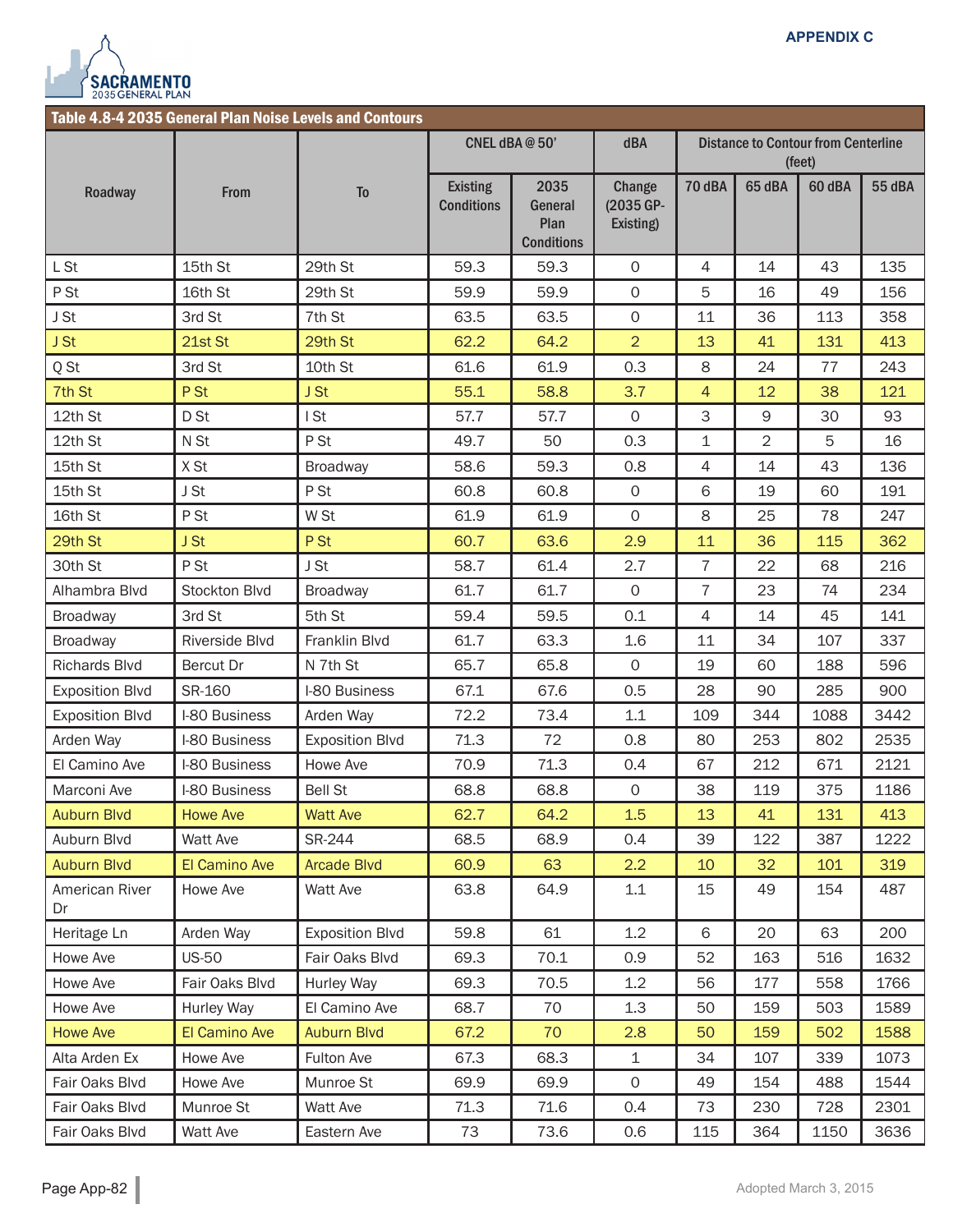| Table 4.8-4 2035 General Plan Noise Levels and Contours |                          |                      |                                      |                                              |                                  |             |        |                                                      |        |
|---------------------------------------------------------|--------------------------|----------------------|--------------------------------------|----------------------------------------------|----------------------------------|-------------|--------|------------------------------------------------------|--------|
|                                                         |                          |                      |                                      | CNEL dBA @ 50'                               | dBA                              |             |        | <b>Distance to Contour from Centerline</b><br>(feet) |        |
| Roadway                                                 | From                     | <b>To</b>            | <b>Existing</b><br><b>Conditions</b> | 2035<br>General<br>Plan<br><b>Conditions</b> | Change<br>(2035 GP-<br>Existing) | 70 dBA      | 65 dBA | 60 dBA                                               | 55 dBA |
| Watt Ave                                                | Fair Oaks Blvd           | <b>US-50</b>         | 74.3                                 | 75                                           | 0.7                              | 160         | 504    | 1595                                                 | 5045   |
| Elvas Ave/56th<br><b>St</b>                             | 52nd St                  | H St                 | 63                                   | 65.8                                         | 2.8                              | 19          | 60     | 191                                                  | 603    |
| Elvas Ave                                               | J ST                     | Folsom Blvd          | 66.4                                 | 66.9                                         | 0.5                              | 25          | 78     | 247                                                  | 780    |
| H St                                                    | Alhambra Blvd            | 45th St              | 64.2                                 | 64.2                                         | $\mathsf{O}$                     | 13          | 42     | 132                                                  | 419    |
| H St                                                    | 45th St                  | Carlson Dr           | 64.4                                 | 65.7                                         | 1.3                              | 19          | 59     | 188                                                  | 593    |
| J St                                                    | Alhambra Blvd            | 56th St              | 64.1                                 | 64.3                                         | 0.3                              | 14          | 43     | 136                                                  | 430    |
| Folsom Blvd                                             | 47th St                  | 65th St              | 68.3                                 | 69.3                                         | $\mathbf 1$                      | 43          | 135    | 428                                                  | 1354   |
| Folsom Blvd                                             | Howe Ave                 | Jackson Hwy          | 69.6                                 | 70.5                                         | 0.9                              | 57          | 179    | 565                                                  | 1788   |
| Howe Ave                                                | <b>US 50</b>             | 14th Ave             | 71.1                                 | 72.1                                         | $\mathbf 1$                      | 82          | 259    | 819                                                  | 2588   |
| <b>Stockton Blvd</b>                                    | <b>Alhambra Blvd</b>     | <b>US-50</b>         | 60.5                                 | 63.1                                         | 2.6                              | 10          | 32     | 101                                                  | 320    |
| <b>Jackson Hwy</b>                                      | <b>Folsom Blvd</b>       | <b>S Watt Ave</b>    | 66.9                                 | 69.3                                         | 2.4                              | 43          | 135    | 428                                                  | 1354   |
| Hornet Dr                                               | <b>US-50 WB</b><br>Ramps | Folsom Blvd          | 64                                   | 65.4                                         | 1.4                              | 17          | 55     | 174                                                  | 551    |
| La Rivera Dr                                            | Watt Ave                 | Folsom Blvd          | 66.7                                 | 66.8                                         | $\mathsf{O}$                     | 24          | 75     | 238                                                  | 751    |
| Carlson Dr                                              | Moddison Ave             | H St                 | 59.6                                 | 60.4                                         | 0.8                              | 5           | 17     | 55                                                   | 172    |
| College Town Dr                                         | Hornet Dr                | La Rivera Dr         | 63.5                                 | 65.1                                         | 1.6                              | 16          | 52     | 164                                                  | 517    |
| 39th St                                                 | Folsom Blvd              | J St                 | 55.7                                 | 57.4                                         | 1.7                              | 3           | 9      | 27                                                   | 87     |
| 59th St                                                 | Folsom Blvd              | <b>Broadway</b>      | 62.4                                 | 62.4                                         | 0                                | $\mathsf 9$ | 27     | 87                                                   | 274    |
| C St                                                    | 33rd St                  | <b>McKinley Blvd</b> | 61.2                                 | 64.3                                         | 3.2                              | 14          | 43     | 136                                                  | 429    |
| Sutterville Rd                                          | Riverside Blvd           | Freeport Blvd        | 62.8                                 | 62.9                                         | 0.1                              | 10          | 31     | 97                                                   | 306    |
| Sutterville Rd                                          | 24th St                  | Franklin Blvd        | 65.1                                 | 65.6                                         | 0.5                              | 18          | 57     | 180                                                  | 569    |
| Seamas Ave                                              | $I-5$                    | S Land Park Dr       | 64.3                                 | 64.8                                         | 0.6                              | 15          | 48     | 152                                                  | 479    |
| Fruitridge Rd                                           | S Land Park Dr           | Freeport Blvd        | 64.3                                 | 64.3                                         | 0                                | 13          | 42     | 133                                                  | 421    |
| Fruitridge Rd                                           | Freeport Blvd            | Franklin Blvd        | 66.2                                 | 66.5                                         | 0.3                              | 22          | 71     | 223                                                  | 707    |
| Fruitridge Rd                                           | Franklin Blvd            | <b>SR-99</b>         | 65.8                                 | 65.9                                         | 0.1                              | 19          | 61     | 193                                                  | 612    |
| <b>Franklin Blvd</b>                                    | <b>Broadway</b>          | 5th Ave              | 61.8                                 | 65.1                                         | 3.3                              | 16          | 52     | 163                                                  | 516    |
| Franklin Blvd                                           | Sutterville Rd           | Fruitridge Rd        | 67.9                                 | 68.7                                         | 0.8                              | 37          | 118    | 373                                                  | 1180   |
| Freeport Blvd                                           | Sutterville Rd<br>(S)    | Fruitridge Rd        | 68.3                                 | 68.7                                         | 0.4                              | 37          | 117    | 369                                                  | 1168   |
| Riverside Blvd                                          | Broadway                 | 2nd Ave              | 59.6                                 | 60.2                                         | 0.6                              | 5           | 16     | 52                                                   | 165    |
| Riverside Blvd                                          | Sutterville Rd           | Seamas Ave           | 58.5                                 | 58.5                                         | 0.1                              | 4           | 11     | 36                                                   | 113    |
| Land Park Dr                                            | Broadway                 | Vallejo Way          | 60.8                                 | 61.1                                         | 0.3                              | 6           | 20     | 64                                                   | 204    |
| S Land Park Dr                                          | Sutterville Rd           | Seamas Ave           | 56.9                                 | 57                                           | 0.1                              | 3           | 8      | 25                                                   | 80     |
| 24th St                                                 | Sutterville Rd           | Fruitridge Rd        | 62.2                                 | 63                                           | 0.8                              | 10          | 32     | 100                                                  | 316    |
| Stockton Blvd                                           | <b>US-50</b>             | Broadway             | 66.3                                 | 66.9                                         | 0.6                              | 25          | 78     | 247                                                  | 782    |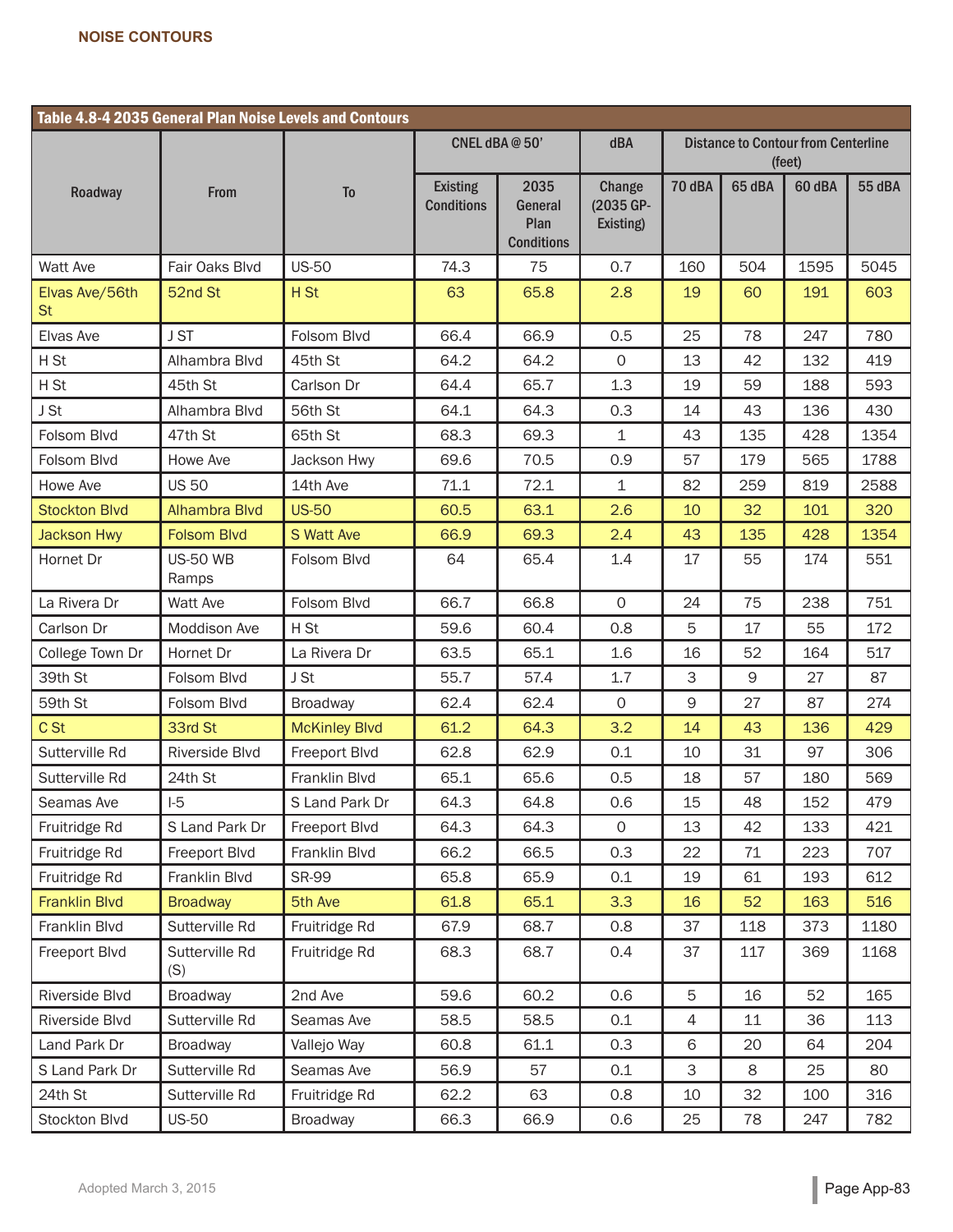

| Table 4.8-4 2035 General Plan Noise Levels and Contours |                               |                          |                                      |                                              |                                  |                |                                            |        |        |  |
|---------------------------------------------------------|-------------------------------|--------------------------|--------------------------------------|----------------------------------------------|----------------------------------|----------------|--------------------------------------------|--------|--------|--|
|                                                         |                               |                          | CNEL dBA @ 50'                       |                                              | dBA                              |                | <b>Distance to Contour from Centerline</b> | (feet) |        |  |
| Roadway                                                 | From                          | T <sub>o</sub>           | <b>Existing</b><br><b>Conditions</b> | 2035<br>General<br>Plan<br><b>Conditions</b> | Change<br>(2035 GP-<br>Existing) | 70 dBA         | 65 dBA                                     | 60 dBA | 55 dBA |  |
| Stockton Blvd                                           | <b>Broadway</b>               | Fruitridge Rd            | 67.6                                 | 67.9                                         | 0.2                              | 31             | 97                                         | 305    | 966    |  |
| Broadway                                                | Alhambra Blvd                 | Stockton Blvd            | 66.3                                 | 67.2                                         | 0.9                              | 27             | 84                                         | 265    | 838    |  |
| <b>Broadway</b>                                         | Stockton Blvd                 | 65th St                  | 66.1                                 | 66.5                                         | 0.5                              | 22             | 71                                         | 225    | 710    |  |
| 65th St                                                 | Elvas Ave                     | 14th Ave                 | 68.5                                 | 69.4                                         | 0.9                              | 43             | 137                                        | 433    | 1371   |  |
| Power Inn Rd                                            | 14th Ave                      | Fruitridge Rd            | 70.8                                 | 71.6                                         | 0.8                              | 73             | 229                                        | 726    | 2295   |  |
| 12th Ave                                                | Martin Luther<br>King Jr Blvd | <b>SR-99</b>             | 62.8                                 | 62.9                                         | 0.1                              | 10             | 31                                         | 98     | 311    |  |
| 14th Ave                                                | 65th St                       | Power Inn Rd             | 64.4                                 | 66                                           | 1.6                              | 20             | 63                                         | 198    | 627    |  |
| Florin Perkins Rd                                       | Folsom Blvd                   | Fruitridge Rd            | 66.9                                 | 66.9                                         | $\mathsf{O}$                     | 25             | 78                                         | 247    | 780    |  |
| Fruitridge Rd                                           | <b>SR-99</b>                  | 44th St                  | 65.4                                 | 66.3                                         | 0.9                              | 21             | 67                                         | 213    | 675    |  |
| Fruitridge Rd                                           | 44th St                       | Stockton Blvd            | 70.5                                 | 70.9                                         | 0.4                              | 61             | 193                                        | 610    | 1929   |  |
| Fruitridge Rd                                           | Stockton Blvd                 | 65th St                  | 65.6                                 | 66.2                                         | 0.6                              | 21             | 66                                         | 208    | 657    |  |
| Fruitridge Rd                                           | 65th St                       | Florin Perkins Rd        | 67.6                                 | 68.2                                         | 0.6                              | 33             | 104                                        | 330    | 1043   |  |
| Fruitridge Rd                                           | <b>Florin Perkins</b><br>Rd   | S Watt Ave               | 67.6                                 | 68.5                                         | 0.9                              | 35             | 112                                        | 355    | 1122   |  |
| Martin Luther<br>King Jr Blvd                           | Broadway                      | Fruitridge Rd            | 60.3                                 | 61.1                                         | 0.9                              | $\overline{7}$ | 21                                         | 65     | 206    |  |
| T St                                                    | Stockton Blvd                 | 59th St                  | 53.5                                 | 54                                           | 0.5                              | 1              | $\overline{4}$                             | 12     | 40     |  |
| 33rd St                                                 | 4th Ave                       | 12th Ave                 | 57.9                                 | 58.3                                         | 0.4                              | 3              | 11                                         | 34     | 108    |  |
| <b>Raley Blvd</b>                                       | <b>Bell Ave</b>               | $I-80$                   | 68.4                                 | 70                                           | 1.6                              | 50             | 157                                        | 497    | 1573   |  |
| S Watt Ave                                              | <b>US-50</b>                  | <b>Kiefer Blvd</b>       | 72.1                                 | 74.3                                         | 2.2                              | 135            | 426                                        | 1347   | 4260   |  |
| Florin Rd                                               | Riverside Blvd                | Havenside Dr             | 63.1                                 | 63.4                                         | 0.3                              | 11             | 35                                         | 110    | 347    |  |
| Florin Rd                                               | Havenside Dr                  | $I-5$                    | 67.9                                 | 68.6                                         | 0.7                              | 36             | 114                                        | 361    | 1142   |  |
| Riverside Blvd/<br>Pocket Rd                            | Florin Rd                     | Greenhaven dr            | 63.9                                 | 64                                           | $\circ$                          | 13             | 40                                         | 125    | 396    |  |
| Pocket Rd                                               | Greenhaven dr                 | Freeport Blvd            | 66.3                                 | 67.1                                         | 0.8                              | 26             | 81                                         | 258    | 815    |  |
| 43rd Ave                                                | Gloria Dr                     | 13th St                  | 58.8                                 | 58.8                                         | $\mathsf{O}$                     | 4              | 12                                         | 38     | 120    |  |
| S Land Park Dr                                          | Windbridge Dr                 | Florin Rd                | 58.2                                 | 58.5                                         | 0.2                              | 4              | 11                                         | 35     | 111    |  |
| Gloria Dr                                               | Florin Rd                     | 43rd Ave                 | 56.6                                 | 56.6                                         | $\circ$                          | 2              | $\overline{7}$                             | 23     | 72     |  |
| Greenhaven Dr                                           | Gloria Dr                     | Florin Rd                | 60.6                                 | 60.7                                         | 0.1                              | 6              | 19                                         | 59     | 186    |  |
| <b>Freeport Blvd</b>                                    | Pocket Rd                     | <b>South City Limits</b> | 66.1                                 | 70.2                                         | $\overline{4}$                   | 52             | 164                                        | 518    | 1638   |  |
| Freeport Blvd                                           | Florin Rd                     | Pocket Rd                | 68.2                                 | 68.7                                         | 0.6                              | 37             | 118                                        | 373    | 1181   |  |
| 24th St                                                 | Fruitridge Rd                 | Florin Rd                | 67.2                                 | 67.9                                         | 0.7                              | 31             | 98                                         | 309    | 977    |  |
| 24th St                                                 | <b>Florin Rd</b>              | <b>Meadowview Rd</b>     | 63.8                                 | 65.4                                         | 1.5                              | 17             | 55                                         | 173    | 546    |  |
| Meadowview Rd                                           | Freeport Blvd                 | Brookfield Dr            | 69.8                                 | 69.8                                         | $\circ$                          | 48             | 152                                        | 479    | 1516   |  |
| Florin Rd                                               | Freeport Blvd                 | Franklin Blvd            | 69.5                                 | 70                                           | 0.5                              | 50             | 157                                        | 496    | 1569   |  |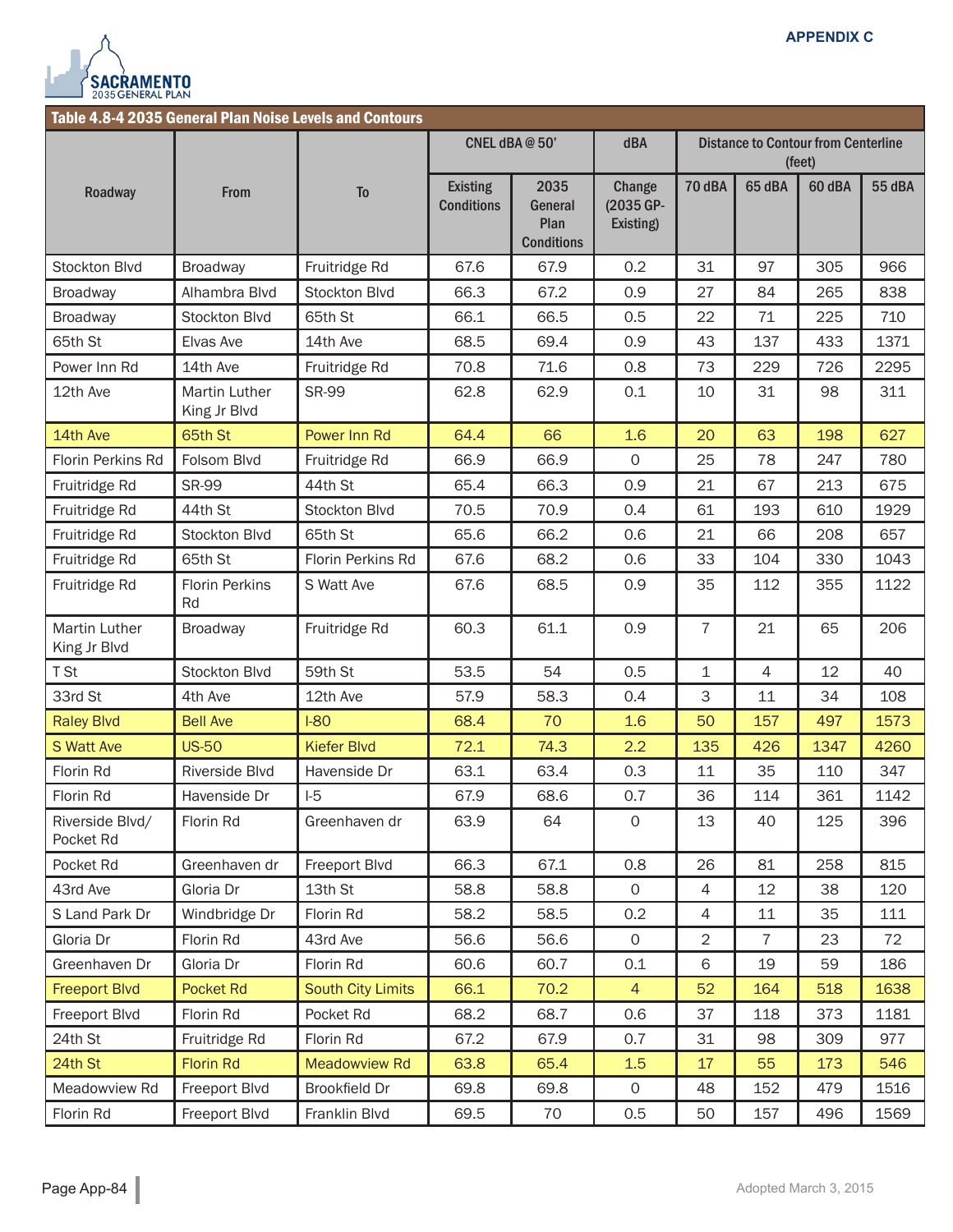| Table 4.8-4 2035 General Plan Noise Levels and Contours |                             |                                       |                                      |                                              |                                  |        |                                            |        |        |
|---------------------------------------------------------|-----------------------------|---------------------------------------|--------------------------------------|----------------------------------------------|----------------------------------|--------|--------------------------------------------|--------|--------|
|                                                         |                             |                                       |                                      | CNEL dBA @ 50'                               | dBA                              |        | <b>Distance to Contour from Centerline</b> | (feet) |        |
| Roadway                                                 | From                        | T <sub>o</sub>                        | <b>Existing</b><br><b>Conditions</b> | 2035<br>General<br>Plan<br><b>Conditions</b> | Change<br>(2035 GP-<br>Existing) | 70 dBA | 65 dBA                                     | 60 dBA | 55 dBA |
| 43rd Ave/Blair<br>Ave                                   | 13th St                     | Freeport Blvd                         | 59.6                                 | 59.6                                         | 0.1                              | 5      | 14                                         | 46     | 145    |
| 47th Ave                                                | 24th St                     | Franklin Blvd                         | 69.3                                 | 70.1                                         | 0.8                              | 51     | 162                                        | 512    | 1618   |
| Franklin Blvd                                           | Fruitridge Rd               | 47th Ave                              | 67.3                                 | 68.1                                         | 0.8                              | 33     | 103                                        | 326    | 1031   |
| Stockon Blvd                                            | Florin Rd                   | Mack Rd                               | 70                                   | 71.2                                         | 1.2                              | 66     | 209                                        | 659    | 2085   |
| 65th St                                                 | 14th Ave                    | Fruitridge Rd                         | 68                                   | 68.7                                         | 0.6                              | 37     | 116                                        | 368    | 1164   |
| 65th Ex                                                 | Elder Creek Rd              | Stockton Blvd                         | 68.2                                 | 68.7                                         | 0.5                              | 37     | 117                                        | 371    | 1174   |
| Power Inn Rd                                            | Fruitridge Rd               | Florin Rd                             | 69.8                                 | 70.4                                         | 0.6                              | 55     | 173                                        | 546    | 1726   |
| <b>S Watt Ave</b>                                       | <b>Kiefer Blvd</b>          | <b>Jackson Hwy</b>                    | 70.8                                 | 73.9                                         | 3.2                              | 124    | 392                                        | 1239   | 3919   |
| <b>Florin Rd</b>                                        | <b>Franklin Blvd</b>        | <b>SR-99</b>                          | 71.9                                 | 72.4                                         | 0.5                              | 87     | 276                                        | 872    | 2756   |
| <b>Florin Rd</b>                                        | <b>SR-99</b>                | 65th St                               | 73.2                                 | 73.9                                         | 0.7                              | 122    | 385                                        | 1216   | 3847   |
| Florin Rd                                               | 65th St                     | <b>Stockton Blvd</b>                  | 70.5                                 | 71.7                                         | 1.2                              | 74     | 234                                        | 741    | 2343   |
| Florin Rd                                               | Stockton Blvd               | Power Inn Rd                          | 69.5                                 | 70.3                                         | 0.8                              | 53     | 168                                        | 531    | 1678   |
| Florin Rd                                               | Power Inn Rd                | Florin Perkins Rd                     | 69                                   | 70.1                                         | 1.1                              | 51     | 162                                        | 513    | 1624   |
| Elder Creek Rd                                          | Stockton Blvd               | Florin Perkins Rd                     | 69.5                                 | 70.2                                         | 0.7                              | 52     | 164                                        | 519    | 1642   |
| <b>Elder Creek Rd</b>                                   | <b>Florin Perkins</b><br>Rd | <b>Hedge Ave</b>                      | 65.1                                 | 68.9                                         | 3.8                              | 39     | 122                                        | 387    | 1223   |
| Florin Perkins Rd                                       | Fruitridge Rd               | Elder Creek Rd                        | 68.8                                 | 69.2                                         | 0.5                              | 42     | 132                                        | 419    | 1324   |
| Florin Perkins Rd                                       | Elder Creek Rd              | Florin Rd                             | 68.6                                 | 68.6                                         | $\mathsf O$                      | 36     | 115                                        | 364    | 1150   |
| Mack Rd                                                 | Meadowview Rd               | Franklin Blvd                         | 69.6                                 | 69.6                                         | 0                                | 46     | 144                                        | 457    | 1444   |
| Mack Rd                                                 | Franklin Blvd               | Center Pkwy                           | 70.5                                 | 70.9                                         | 0.4                              | 62     | 195                                        | 618    | 1953   |
| Mack Rd                                                 | Center Pkwy                 | Stockton Blvd                         | 69.9                                 | 70.4                                         | 0.5                              | 55     | 174                                        | 551    | 1744   |
| Center Pkwy                                             | Tangerine Ave               | Mack Rd                               | 60.4                                 | 60.7                                         | 0.3                              | 6      | 19                                         | 59     | 186    |
| Center Pkwy                                             | Mack Rd                     | <b>Bruceville Rd</b>                  | 60.9                                 | 60.9                                         | 0                                | 6      | 19                                         | 61     | 194    |
| Valley Hi Dr                                            | Franklin Blvd               | Center Pkwy                           | 64.1                                 | 64.8                                         | 0.7                              | 15     | 48                                         | 151    | 479    |
| Valley Hi Dr                                            | Center Pkwy                 | Mack Rd                               | 67.2                                 | 67.2                                         | $\circ$                          | 27     | 84                                         | 265    | 838    |
| <b>Bruceville Rd</b>                                    | Valley Hi Dr                | <b>Consumnes River</b><br><b>Blvd</b> | 64.7                                 | 66.7                                         | $\overline{2}$                   | 23     | 73                                         | 232    | 734    |
| <b>Bruceville Rd</b>                                    | Consumnes<br>River Blvd     | Calvine Rd                            | 70.9                                 | 70.9                                         | $\mathsf{O}\xspace$              | 61     | 194                                        | 614    | 1941   |
| Franklin Blvd                                           | Village Wood Dr             | Big Horn Blvd                         | 66.9                                 | 66.9                                         | $\mathsf{O}$                     | 25     | 78                                         | 247    | 780    |
| Franklin Blvd                                           | Mack Rd                     | Turnbridge Dr                         | 69.3                                 | 69.7                                         | 0.4                              | 47     | 147                                        | 466    | 1474   |
| Franklin Blvd                                           | 47th Ave                    | Turnbridge Dr                         | 70.1                                 | 70.5                                         | 0.4                              | 56     | 176                                        | 557    | 1762   |
| Stockton Blvd                                           | Fruitridge Rd               | Florin Rd                             | 69.8                                 | 70.2                                         | 0.4                              | 52     | 165                                        | 521    | 1648   |
| 65th Ex                                                 | Stockton Blvd               | Florin Rd                             | 68.5                                 | 69                                           | 0.5                              | 40     | 126                                        | 398    | 1258   |
| Power Inn Rd                                            | Florin Rd                   | Elsie Ave                             | 70.7                                 | 71                                           | 0.4                              | 64     | 201                                        | 637    | 2013   |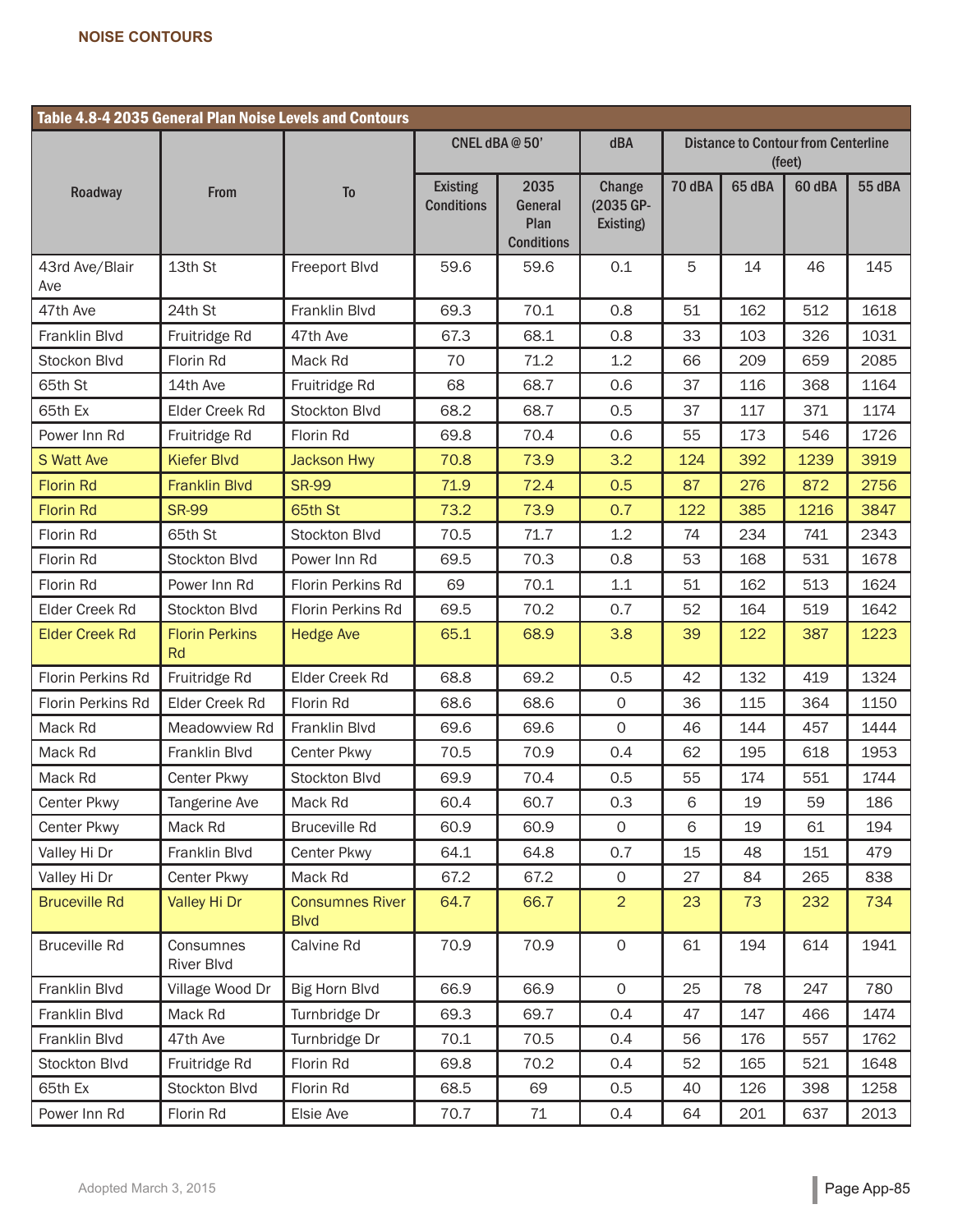

| Table 4.8-4 2035 General Plan Noise Levels and Contours |                             |                       |                                      |                                              |                                  |                |                |                                                      |        |  |  |
|---------------------------------------------------------|-----------------------------|-----------------------|--------------------------------------|----------------------------------------------|----------------------------------|----------------|----------------|------------------------------------------------------|--------|--|--|
|                                                         |                             |                       |                                      | CNEL dBA @ 50'                               | dBA                              |                |                | <b>Distance to Contour from Centerline</b><br>(feet) |        |  |  |
| Roadway                                                 | <b>From</b>                 | <b>To</b>             | <b>Existing</b><br><b>Conditions</b> | 2035<br>General<br>Plan<br><b>Conditions</b> | Change<br>(2035 GP-<br>Existing) | 70 dBA         | 65 dBA         | 60 dBA                                               | 55 dBA |  |  |
| 47th Ave                                                | <b>Franklin Blvd</b>        | <b>SR-99</b>          | 71.1                                 | 71.7                                         | 0.6                              | 74             | 233            | 737                                                  | 2331   |  |  |
| 47th Ave                                                | <b>SR-99</b>                | Stockton Blvd         | 71.1                                 | 71.4                                         | 0.3                              | 69             | 217            | 686                                                  | 2169   |  |  |
| Franklin Blvd                                           | Mack Rd                     | Village Wood Dr       | 69.3                                 | 69.5                                         | 0.2                              | 44             | 140            | 441                                                  | 1396   |  |  |
| Elkhorn Blvd                                            | <b>SR-99</b>                | E Commerce Way        | 69.1                                 | 70.1                                         | $\mathbf 1$                      | 51             | 163            | 515                                                  | 1628   |  |  |
| Freeport Blvd                                           | Sutterville Rd<br>(N)       | Sutterville Rd (S)    | 65.4                                 | 65.7                                         | 0.2                              | 18             | 58             | 184                                                  | 582    |  |  |
| Folsom Blvd                                             | <b>US-50</b>                | Howe Ave              | 69.3                                 | 70.5                                         | 1.2                              | 56             | 177            | 559                                                  | 1768   |  |  |
| <b>Cosumnes River</b><br><b>Blvd</b>                    | <b>Franklin Blvd</b>        | <b>Center Pkwy</b>    | 67.9                                 | 70.5                                         | 2.6                              | 56             | 179            | 565                                                  | 1786   |  |  |
| Freeport Blvd                                           | 21st St                     | Sutterville Rd (N)    | 64.9                                 | 65.9                                         | $\mathbf 1$                      | 19             | 62             | 195                                                  | 615    |  |  |
| <b>Freeport Blvd</b>                                    | <b>Broadway</b>             | 21st St               | 60.6                                 | 62.5                                         | 1.9                              | 9              | 28             | 89                                                   | 280    |  |  |
| Land Park Dr                                            | Vallejo Way                 | 13th Ave (S)          | 61.4                                 | 61.4                                         | 0.1                              | $\overline{7}$ | 22             | 69                                                   | 219    |  |  |
| Land Park Dr                                            | 13th Ave (S)                | Sutterville Rd        | 59.2                                 | 59.4                                         | 0.2                              | $\overline{4}$ | 14             | 44                                                   | 139    |  |  |
| Riverside Blvd                                          | 7th Ave                     | Sutterville Rd        | 63.9                                 | 65.2                                         | 1.3                              | 17             | 52             | 166                                                  | 524    |  |  |
| Riverside Blvd                                          | 2nd Ave                     | 7th Ave               | 61.1                                 | 61.6                                         | 0.5                              | $\overline{7}$ | 23             | 72                                                   | 228    |  |  |
| 24th St                                                 | Donner Way                  | Sutterville Rd        | 52.2                                 | 54.9                                         | 2.7                              | $\overline{2}$ | 5              | 15                                                   | 49     |  |  |
| Sutterville Rd                                          | Freeport Blvd               | Sutterville Bypass    | 64.6                                 | 64.7                                         | 0                                | 15             | 46             | 146                                                  | 462    |  |  |
| 5th St                                                  | <b>Broadway</b>             | Vallejo Way           | 55.4                                 | 56.4                                         | $\mathbf 1$                      | 2              | $\overline{7}$ | 22                                                   | 70     |  |  |
| Broadway                                                | 5th St                      | Riverside Blvd        | 60.6                                 | 60.6                                         | $\mathsf{O}$                     | 6              | 18             | 57                                                   | 182    |  |  |
| <b>Elder Creek Rd</b>                                   | <b>Florin Perkins</b><br>Rd | <b>S Watt Ave</b>     | 65.9                                 | 68.4                                         | 2.4                              | 34             | 108            | 343                                                  | 1084   |  |  |
| <b>Richards Blvd</b>                                    | N 7th St                    | N 12th St             | 63                                   | 66.5                                         | 3.6                              | 23             | 71             | 226                                                  | 714    |  |  |
| 12th St                                                 | <b>Richards Blvd</b>        | D <sub>St</sub>       | 65.2                                 | 66.7                                         | 1.5                              | 23             | 74             | 235                                                  | 743    |  |  |
| 16th St                                                 | Richards Blvd               | I St                  | 69.6                                 | 70.2                                         | 0.6                              | 52             | 165            | 523                                                  | 1654   |  |  |
| N 7th St                                                | <b>Richards Blvd</b>        | <b>B</b> St           | 60                                   | 63.9                                         | 3.9                              | 12             | 39             | 124                                                  | 391    |  |  |
| Florin Rd                                               | $I-5$                       | Freeport Blvd         | 69.4                                 | 69.8                                         | 0.4                              | 48             | 150            | 475                                                  | 1503   |  |  |
| <b>Cosumnes River</b><br><b>Blvd</b>                    | <b>Center Pkwy</b>          | <b>SR-99</b>          | 66.3                                 | 68                                           | 1.7                              | 32             | 100            | 316                                                  | 999    |  |  |
| Garden Hwy                                              | Orchard Ln                  | Gateway Oaks Dr       | 69.4                                 | 69.4                                         | $\circ$                          | 44             | 138            | 437                                                  | 1383   |  |  |
| J St                                                    | 7th St                      | 10th St               | 62.9                                 | 62.9                                         | $\circ$                          | 10             | 31             | 98                                                   | 310    |  |  |
| J St                                                    | 10th St                     | 16th St               | 63.2                                 | 63.3                                         | $\circ$                          | 11             | 34             | 106                                                  | 335    |  |  |
| P St                                                    | 16th St                     | 9th St                | 59.7                                 | 59.7                                         | $\circ$                          | 5              | 15             | 46                                                   | 146    |  |  |
| P St                                                    | 9th St                      | 2nd St                | 59.8                                 | 59.8                                         | $\circ$                          | 5              | 15             | 48                                                   | 152    |  |  |
| <b>Franklin Blvd</b>                                    | 5th Ave                     | <b>Sutterville Rd</b> | 65.2                                 | 67                                           | 1.8                              | 25             | 80             | 252                                                  | 797    |  |  |
| J St/Fair Oaks<br><b>Blvd</b>                           | H St                        | Howe Ave              | 61.2                                 | 63.9                                         | 2.7                              | 12             | 39             | 124                                                  | 392    |  |  |
| Folsom Blvd                                             | Jackson Hwy                 | S Watt Ave            | 63.9                                 | 64.6                                         | 0.7                              | 14             | 45             | 144                                                  | 455    |  |  |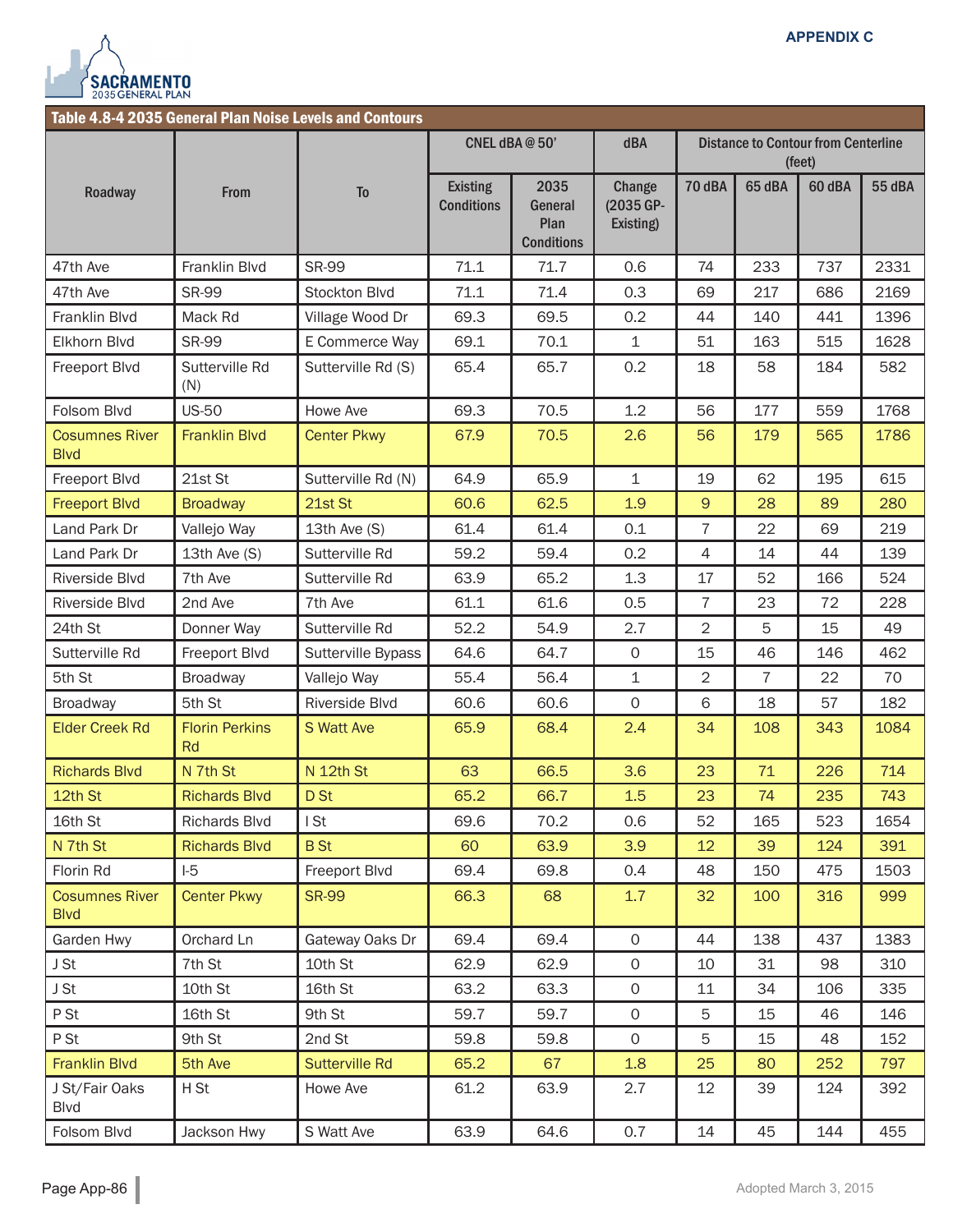|                               |                                                           | Table 4.8-4 2035 General Plan Noise Levels and Contours |                                      |                                              |                                  |        |        |                                                      |        |
|-------------------------------|-----------------------------------------------------------|---------------------------------------------------------|--------------------------------------|----------------------------------------------|----------------------------------|--------|--------|------------------------------------------------------|--------|
|                               |                                                           |                                                         | CNEL dBA @ 50'                       |                                              | dBA                              |        |        | <b>Distance to Contour from Centerline</b><br>(feet) |        |
| Roadway                       | From                                                      | <b>To</b>                                               | <b>Existing</b><br><b>Conditions</b> | 2035<br>General<br>Plan<br><b>Conditions</b> | Change<br>(2035 GP-<br>Existing) | 70 dBA | 65 dBA | 60 dBA                                               | 55 dBA |
| Riverside<br>Blvd/43rd Ave    | Florin Rd                                                 | Gloria Dr                                               | 67.9                                 | 68                                           | 0.1                              | 31     | 99     | 315                                                  | 995    |
| Freeport Blvd                 | Fruitridge Rd                                             | Florin Rd                                               | 67.9                                 | 68.7                                         | 0.8                              | 37     | 117    | 369                                                  | 1168   |
| Garden Hwy                    | $I-5$                                                     | <b>Truxel Rd</b>                                        | 72.2                                 | 72.8                                         | 0.6                              | 95     | 301    | 952                                                  | 3012   |
| Garden Hwy                    | <b>Truxel Rd</b>                                          | Northgate Blvd                                          | 73.4                                 | 73.7                                         | 0.3                              | 118    | 375    | 1184                                                 | 3745   |
| Norwood Ave                   | $I-80$                                                    | Silver Eagle Rd                                         | 66.2                                 | 67                                           | 0.8                              | 25     | 80     | 252                                                  | 797    |
| <b>SR-99</b>                  | <b>W Elkhorn Blvd</b>                                     | $I-5/SR-99$<br>Interchange                              | 79.2                                 | 81.1                                         | 1.9                              | 644    | 2035   | 6436                                                 | 20352  |
| $I-5$                         | $I-5/SR-99$<br>Interchange                                | <b>Arena Blvd</b>                                       | 83.3                                 | 84.3                                         | $\mathbf{1}$                     | 1345   | 4255   | 13455                                                | 42547  |
| $I-5$                         | <b>Arena Blvd</b>                                         | $I-5/I-80$<br>Interchange                               | 83.8                                 | 85                                           | 1.2                              | 1595   | 5043   | 15948                                                | 50432  |
| $I-5$                         | $I-5/I-80$<br>Interchange                                 | <b>W El Camino Ave</b>                                  | 82.2                                 | 83.3                                         | $\mathbf{1}$                     | 1064   | 3364   | 10637                                                | 33638  |
| $I-5$                         | <b>W El Camino Ave</b>                                    | <b>Richards Blvd</b>                                    | 84.6                                 | 85.2                                         | 0.5                              | 1640   | 5187   | 16401                                                | 51866  |
| $I-5$                         | <b>Richards Blvd</b>                                      | J St                                                    | 84.6                                 | 84.8                                         | 0.2                              | 1518   | 4800   | 15179                                                | 48000  |
| $I-5$                         | J St                                                      | I-5/I-80 Business<br>& US 50<br>Interchange             | 84.5                                 | 84.4                                         | $-0.1$                           | 1384   | 4375   | 13835                                                | 43750  |
| $I-5$                         | $I-5/I-80$<br><b>Business &amp; US-</b><br>50 Interchange | <b>Sutterville Rd</b>                                   | 82.5                                 | 82.6                                         | 0.1                              | 912    | 2883   | 9115                                                 | 28826  |
| $I-5$                         | <b>Sutterville Rd</b>                                     | 43rd Ave                                                | 83.4                                 | 83.7                                         | 0.3                              | 1173   | 3709   | 11730                                                | 37094  |
| $I-5$                         | 43rd Ave                                                  | <b>Florin Rd</b>                                        | 81.6                                 | 82.1                                         | 0.4                              | 807    | 2552   | 8071                                                 | 25523  |
| $I-5$                         | <b>Florin Rd</b>                                          | <b>City Limits</b>                                      | 80.9                                 | 81.6                                         | 0.7                              | 716    | 2263   | 7156                                                 | 22630  |
| <b>SR-99</b>                  | SR-99/I-80<br>Business/US-50<br>Interchange               | <b>Fruitridge Rd</b>                                    | 85.3                                 | 86.1                                         | 0.8                              | 2027   | 6410   | 20271                                                | 64102  |
| <b>SR-99</b>                  | Fruitridge Rd                                             | 47th Ave                                                | 83.9                                 | 85.2                                         | 1.4                              | 1670   | 5281   | 16701                                                | 52813  |
| <b>SR-99</b>                  | 47th Ave                                                  | Mack Rd                                                 | 84.4                                 | 85.7                                         | 1.2                              | 1842   | 5824   | 18417                                                | 58240  |
| <b>SR-99</b>                  | <b>Mack Rd</b>                                            | Sheldon Rd                                              | 82                                   | 83.4                                         | 1.5                              | 1103   | 3487   | 11026                                                | 34867  |
| $1-80$                        | <b>Garden Hwy</b>                                         | $I-5/I-80$<br>Interchange                               | 81.2                                 | 81.6                                         | 0.5                              | 731    | 2312   | 7310                                                 | 23117  |
| $I-80$                        | $1-5/1-80$<br>Interchange                                 | Northgate Blvd                                          | 83.5                                 | 83.7                                         | 0.2                              | 1167   | 3689   | 11666                                                | 36890  |
| $I-80$                        | Northgate Blvd                                            | Watt Ave                                                | 83.6                                 | 83.8                                         | 0.1                              | 1187   | 3753   | 11868                                                | 37530  |
| US-50/I-80<br><b>Business</b> | I-5/US-50 &<br>I-80 Business<br>Interchange               | SR-99/US-<br>50/I-80 Business<br>Interchange            | 86.1                                 | 86.6                                         | 0.5                              | 2288   | 7235   | 22878                                                | 72346  |